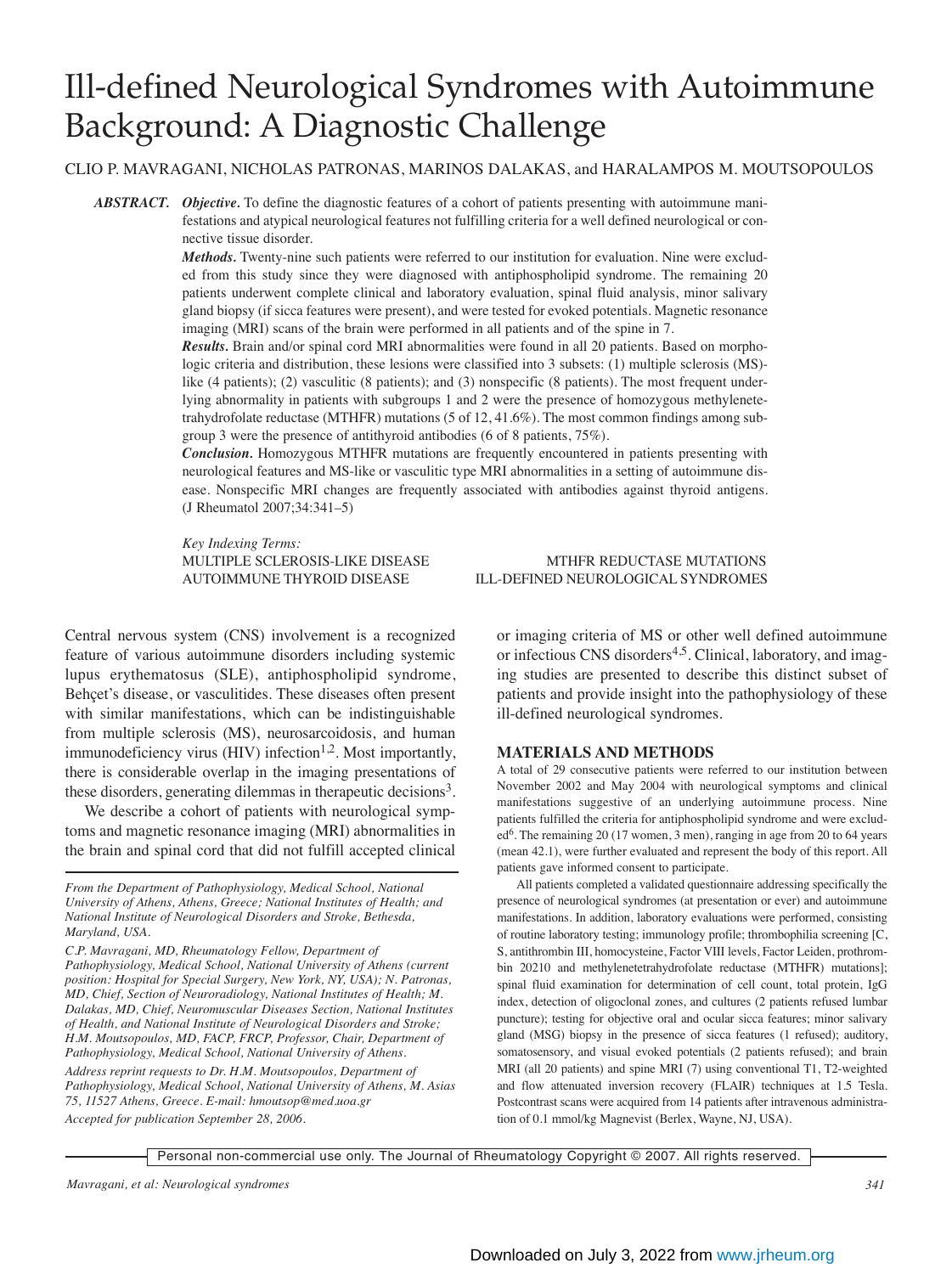All brain and spinal cord abnormalities were characterized according to size, distribution, signal characteristics on FLAIR and T2-weighted techniques, and enhancement on the postcontrast scans. Lesions were classified into one of the following categories: (1) MS-like changes (lesions confined to the cerebral white matter indistinguishable in appearance from demyelinating plaques); (2) vasculitic changes (lesions involving cord or cerebral gray matter); and (3) nonspecific changes (< 5 punctuate focal hyperintensities in the cerebral white matter measuring < 3 mm).

# **RESULTS**

Table 1 summarizes pertinent clinical and laboratory abnormalities in the 20 patients. All patients had neurological signs

| Table 1. Main clinical and laboratory features in 20 patients. |  |  |  |  |  |
|----------------------------------------------------------------|--|--|--|--|--|
|----------------------------------------------------------------|--|--|--|--|--|

| Patient Sex/   | Age, yrs   | History of Neurological Symptoms<br>at Referral (onset)                                                   | Autoimmune<br>Manifestations                                | Autoimmune<br>Profile                                                 | <b>MRI</b><br>Classification | Brain<br>Involvement             | Spinal Cord<br>Involvement       | Thrombophilia<br>Screening                       |
|----------------|------------|-----------------------------------------------------------------------------------------------------------|-------------------------------------------------------------|-----------------------------------------------------------------------|------------------------------|----------------------------------|----------------------------------|--------------------------------------------------|
| $\mathbf{1}$   | F 40       | Bilateral limb weakness (SA)                                                                              | Arthralgias,<br>palm nodules                                | Antithyroid<br>antibodies                                             | Ι                            | $\begin{array}{c} + \end{array}$ | NA                               | None                                             |
| $\overline{c}$ | F 51       | Seizures, lower limb<br>hyperesthesia/paresthesias (SA)                                                   | Not reported                                                | <b>ANA</b>                                                            | $\rm I$                      | $^{+}$                           | NA                               | <b>MTHFR</b>                                     |
| 3              | M 20       | Unsteadiness, slurred speech (A)                                                                          | Not reported                                                | <b>ANA</b>                                                            | Ι                            | $\ddot{}$                        | NA                               | homozygous<br><b>MTHFR</b><br>homozygous         |
| $\overline{4}$ | $\rm F$ 40 | Optic neuritis (A)                                                                                        | Arthralgias, dry<br>mouth, dry eyes,                        | <b>ANA</b>                                                            | Ι                            | $^+$                             | $\overline{\phantom{0}}$         | <b>MTHFR</b><br>homozygous                       |
|                |            |                                                                                                           | Raynaud's, hair loss                                        |                                                                       |                              |                                  |                                  |                                                  |
| 5              | F 64       | Spastic paraparesis, optic neuritis,<br>lower limb paresthesias (SA)                                      | Dry eyes, facial<br>rash, leukopenia                        | ANA, anti-<br>Ro/SSA                                                  | П                            | $^{+}$                           | $^{+}$                           | <b>MTHFR</b><br>homozygous                       |
| 6              | F 39       | Transient hemiparesis on the left,                                                                        | Arthralgias                                                 | <b>ANA</b>                                                            | $\rm II$                     |                                  | $^{+}$                           | <b>MTHFR</b>                                     |
| 7              | F 37       | facial numbness (A)<br>Optic neuritis, paraparesis (A)                                                    | Arthralgias, dry                                            | ANA, anti-                                                            | П                            | $^{+}$                           | $\qquad \qquad +$                | heterozygous<br><b>MTHFR</b>                     |
| 8              | F 33       | Optic neuritis, paresthesias left<br>arm/leg, right face, vertigo (A)                                     | eyes<br>Arthralgias,<br>Raynaud's, oral                     | Ro/SSA<br>ANA, low C4                                                 | $\rm II$                     | $\ddot{}$                        | NA                               | homozygous<br><b>MTHFR</b><br>heterozygous       |
|                |            |                                                                                                           | ulcers                                                      |                                                                       |                              |                                  |                                  |                                                  |
| 9              | F 60       | Spastic paraparesis, optic neuritis,<br>bladder dysfunction, hyperesthesia<br>lower legs (SA)             | Arthralgias                                                 | ANA, anti-<br>Ro/SSA                                                  | П                            | $\begin{array}{c} + \end{array}$ | $^+$                             | <b>MTHFR</b><br>heterozygous                     |
| 10             | M 31       | Cerebellar syndrome, facial paralysis,<br>face-trunk-limb paresthesias,<br>bowel/bladder dysfunction (SA) | Not reported                                                | ANA, anti-<br>Ro/SSA, low C4                                          | П                            | $^{+}$                           | $\begin{array}{c} + \end{array}$ | None                                             |
| 11             | F 42       | Paraparesis, bladder/bowel<br>dysfunction, paresthesias of lower<br>limbs (SA)                            | Arthralgias, fever,<br>serositis                            | <b>ANA</b>                                                            | П                            |                                  | $\begin{array}{c} + \end{array}$ | None                                             |
| 12             | F 52       | Spastic monoparesis (A)                                                                                   | Arthralgias, dry<br>eyes                                    | ANA, anti-<br>U1RNP                                                   | П                            | $^{+}$                           | $\qquad \qquad +$                | <b>MTHFR</b><br>heterozygous                     |
| 13             | F 36       | Recent onset migraines (C)                                                                                | Raynaud's,<br>leukopenia                                    | Antithyroid<br>antibodies                                             | Ш                            | $^{+}$                           | NA                               | None                                             |
| 14             | F 43       | Left hemiparesis (A)                                                                                      | Arthralgias, hair<br>loss, oral ulcers,<br>urticarial rash  | Antithyroid<br>antibodies                                             | Ш                            | $^{+}$                           | NA                               | <b>MTHFR</b><br>homozygous<br>low protein S      |
| 15             | M 39       | Dizziness, instability, transient right<br>pyramidal weakness (A)                                         | Photosensitive<br>rash, arthralgias, U1RNP, low C4<br>fever | ANA, anti-                                                            | Ш                            | $^{+}$                           | NA                               | <b>MTHFR</b><br>heterozygous<br>high VIII levels |
| 16             | F 45       | Vertigo, numbness of hands and feet (SA)                                                                  | Raynaud's<br>fatigue                                        | <b>ANA</b>                                                            | Ш                            | $^{+}$                           | NA                               | <b>MTHFR</b><br>homozygous<br>high VIII levels   |
| 17             | F 29       | Optic neuritis (A)                                                                                        | Not reported                                                | Antithyroid<br>antibodies                                             | Ш                            | $\ddot{}$                        | NA                               | None                                             |
| 18             | F 49       | Left quadrant hemianopia, facial<br>paresthesia (A)                                                       | Dry mouth,<br>rash                                          | ANA, anti-<br>photosensitive Ro/SSA, U1RNP,<br>antithyroid antibodies | Ш                            | $\begin{array}{c} + \end{array}$ | NA                               | None                                             |
| 19             | F 42       | Face, upper limb paresthesias (SA)                                                                        | Arthralgias                                                 | Antithyroid<br>antibodies                                             | Ш                            | $^{+}$                           | NA                               | None                                             |
| 20             | F 49       | Transient dysarthria, blurring of vision (A) Raynaud's                                                    |                                                             | ANA, anti-<br>Ro/SSA, antithyroid<br>antibodies                       | $\rm III$                    | $\begin{array}{c} + \end{array}$ | NA                               | None                                             |

A: acute (onset less than 24 hours; SA: subacute (onset between 24 hours and days); C: chronic (onset between days and months); NA: not available.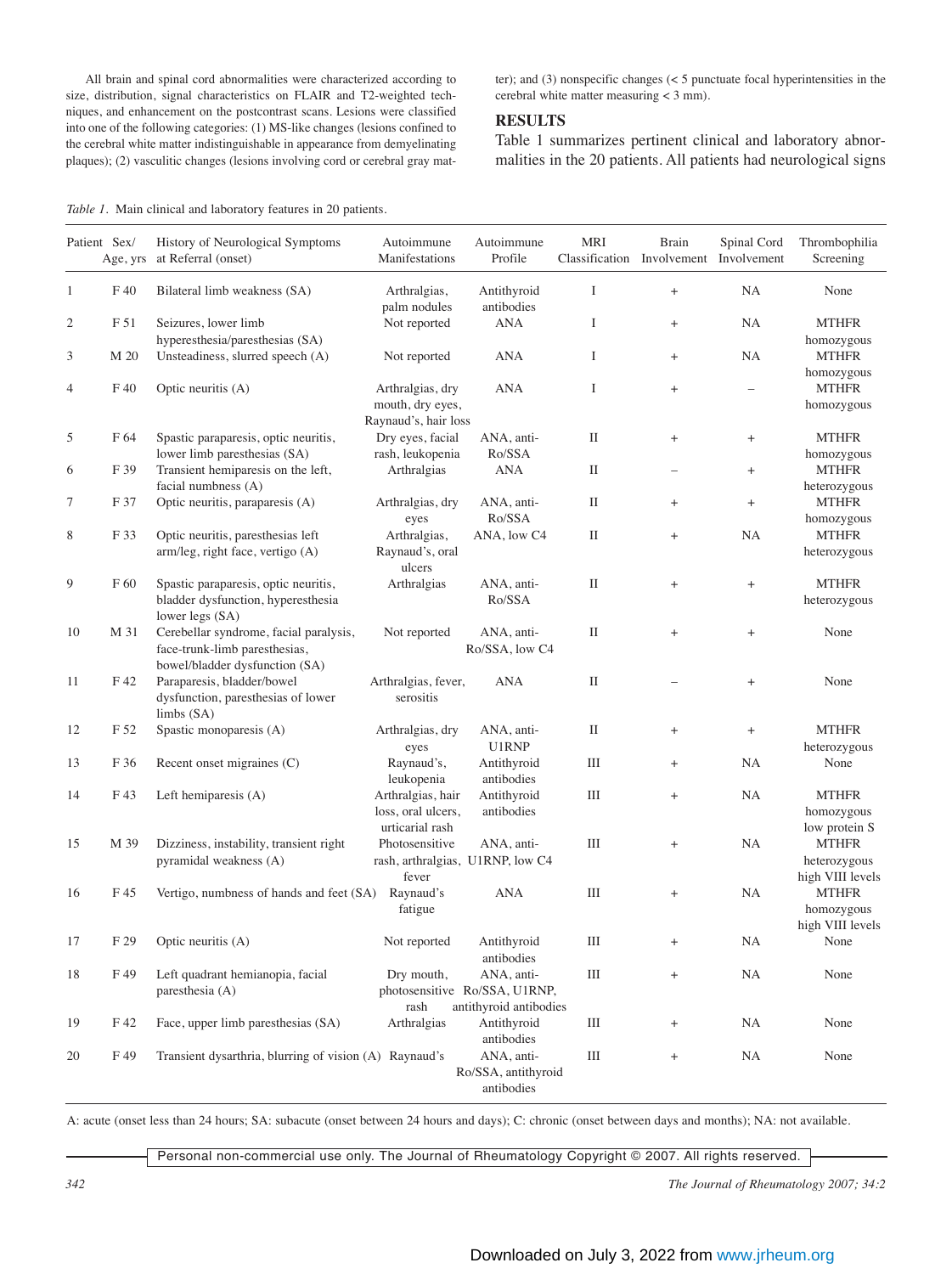

*Figure 1.* A. MS-like lesions: axial FLAIR MRI scan of brain reveals multiple focal hyperintense lesions in the white matter of both cerebral hemispheres. Similar abnormalities were also present in other tomographic sections (not shown). B and C. Vasculitic lesions: (B) Sagittal T2-weighted image of the cervical spine shows an abnormal area of increased signal intensity in the proximal cervical cord involving both gray and white matter (arrow). (C) Axial T2-weighted image of brain of the same patient. There are 2 small-vessel ischemic lesions in the left globus pallidus and in the right thalamus (arrows). D. Nonspecific brain lesions: axial FLAIR image of the brain reveals 2 punctate lesions of abnormal increased signal in white matter of the right frontal lobe (arrow).

and symptoms. Sixteen patients had clinical manifestations of autoimmune characterization, while all 20 patients were found to have various autoantibodies. No patient who underwent MSG biopsy fulfilled the criteria of Sjögren's syndrome7. Five of 18 patients had abnormal evoked potentials (Patients 5, 7, 10, 17, 19), while 4 of 18 who agreed to a lumbar puncture had abnormal findings in cerebrospinal fluid (Patients 5, 8, 12, 17). At the time of referral, erythrocyte sedimentation rate was increased in 1 patient (Patient 18), and C-reactive protein concentrations were above the normal limits in 2 patients (Patients 4, 15). Thrombophilia screening revealed that 12 of 20 patients (60%) had MTHFR mutations, 7 homozygous (35%) and 5 heterozygous (25%). Two patients had increased Factor VIII levels, while 1 patient had low protein C levels.

MRI studies revealed brain abnormalities in 18 of 20 patients. The brain lesions detected were of high signal intensities on FLAIR and T2-weighted scans and measured < 10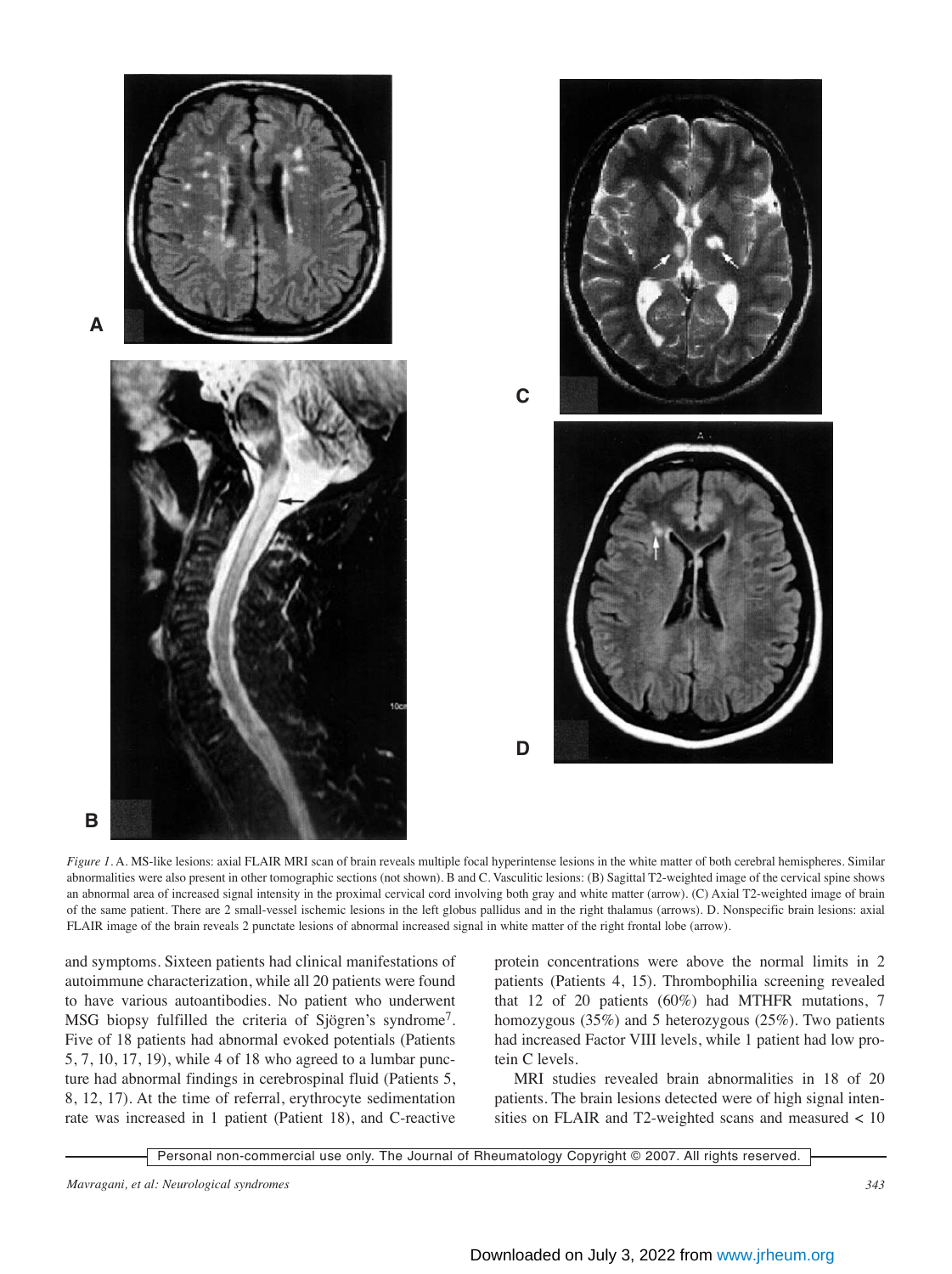mm diameter. The majority of the lesions were in the white matter of the cerebral hemispheres, but in 2 patients cortical and deep gray matter was also affected. The cerebellum and brain stem were normal in all patients. On the postcontrast scans, 2 patients demonstrated abnormal enhancement.

Cervical cord lesions were identified in 7 patients. They were similar in appearance to the brain abnormalities, demonstrating high signal intensities on T2-weighted scans, and involved both gray and white matter. Two patients with cord lesions had normal brain results.

According to the MRI classification criteria, 4 patients were classified in the MS-like group, characterized by the presence of cerebral white matter ranging in numbers from 6 to more than 50 (Group I). None of these patients met the criteria of  $MS<sup>4</sup>$  (Figure 1A). Vasculitic lesions were found in 8 patients (Group II; Figure 1B, 1C), while in the remaining 8 of the 20 patients fewer than 5 small punctate lesions were found in the cerebral white matter (Group III; Figure 1D). When MRI abnormalities were analyzed with respect to the underlying thrombophilia and immunology profiles, the following observations were made. MTHFR mutations were found in 3 of the 4 patients in Group I, 6 of 8 patients in Group II, and 3 of the 8 patients in Group III. Interestingly, in Groups I and II, the prevalence of homozygotes for MTHFR was increased by 4-fold compared to the reported prevalence<sup>8</sup> in healthy Greek subjects  $(41\% \text{ vs } 10\%$ , respectively; p < 0.0001). Antithyroid antibodies were encountered in 6 of 8 patients in Group III and in one of the 4 patients in Group I.

## **DISCUSSION**

We have described a group of patients with underlying autoimmunity and neurological manifestations mimicking MS. All patients had MRI brain and/or spinal cord abnormalities involving white or gray matter or combination of both. Thrombophilic conditions such as antiphospholipid syndrome can mimic MS2, but whether inherited thrombophilic conditions can also be responsible for MS-like disease has not been investigated. The high incidence of MTHFR mutations that was encountered in the subgroups of patients with MS-like and vasculitic lesions suggests that the thrombogenic effects of this mutation play a pivotal role in the pathogenesis of the lesions. MTHFR gene homozygosity (TT genotype) is the most common cause of genetically determined homocysteinemia in the general population and is associated with silent white matter lesions<sup>9</sup>. Of relevance to this is the recent observation that the prevalence of MTHFR mutations follows the same pattern as the incidence of MS from the Equator to the hemispheres<sup>10</sup>. Along with the observation that patients with  $MS$  have increased levels of homocysteine<sup>11</sup>, this suggests that a number of atypical "MS cases" that do not fulfill the typical MS criteria may represent vasculopathy due to MTHFR mutations. Even though the number of our patients was small, the high prevalence of MTHFR mutations should prompt physicians to screen such patients for an underlying genetic thrombophilic disorder, because the treatment required is different from immunotherapy.

The clustering of thrombogenic MTHFR mutations in a population with vasculitic/MS-like features on MRI in a setting of autoimmune background was surprising and intriguing. In support of this, increasing evidence suggests high prevalence of MTHFR mutations as well as increased homocysteine levels in populations with autoimmune disease such as SLE<sup>12,13</sup>. Taken together, our findings may reveal novel genetic associations in patients with autoimmune disorders that have not yet been studied extensively.

The observation that there was increased association of the nonspecific MRI abnormalities with antibodies against thyroid antigens in Group III is also of interest. Such lesions by themselves are of unclear significance and have been found in asymptomatic patients, especially the elderly, and in patients with vascular risk factors<sup>14</sup>. The mean age of our patients with these changes, however, was less than 50 years, suggesting that aging alone does not account for these abnormalities. It is therefore tempting to propose that in our patients these findings are not epiphenomena, but rather represent the earliest signs of a thyroid-related autoimmune disorder<sup>15</sup>.

We conclude that in addition to the standard diagnostic investigations, patients with MS-like clinical manifestations and MRI lesions in the CNS should be carefully evaluated for the presence of MTHFR mutations and antibodies to thyroid antigens. Such information may prove valuable for optimal therapeutic strategies and longterm management.

## **REFERENCES**

- 1. Trojano M, Paolicelli D. The differential diagnosis of multiple sclerosis: classification and clinical features of relapsing and progressive neurological syndromes. Neurol Sci 2001;22 Suppl 2:S98-102.
- 2. Cuadrado MJ, Khamashta MA, Ballesteros A, Godfrey T, Simon MJ, Hughes GRV. Can neurologic manifestations of Hughes (antiphospholipid) syndrome be distinguished from multiple sclerosis? Analysis of 27 patients and review of the literature. Medicine (Baltimore) 2000;79:57-68.
- 3. Arnold DL, Matthews PM. MRI in the diagnosis and management of multiple sclerosis. Neurology 2002;58 Suppl 4:S23-31.
- 4. McDonald WI, Compston A, Edan G, et al. Recommended diagnostic criteria for multiple sclerosis: guidelines from the International Panel on the Diagnosis of Multiple Sclerosis. Ann Neurol 2001;50:121-7.
- 5. Klippel JH, Stone JH, Crofford I. Primer on the rheumatic diseases. 12th ed. Atlanta: The Arthritis Foundation; 2001.
- 6. Wilson WA, Gharavi AE, Koike T, et al. International consensus statement on preliminary classification criteria for definite antiphospholipid syndrome: report of an international workshop. Arthritis Rheum 1999;42:1309-11.
- 7. Vitali C, Bombardieri S, Jonsson R, et al. European Study Group on Classification Criteria for Sjogren's Syndrome. Classification criteria for Sjogren's syndrome: a revised version of the European criteria proposed by the American-European Consensus Group. Ann Rheum Dis 2002;61:554-8.
- 8. Zalavras CG, Giotopoulou S, Dokou E, et al. Lack of association between the C677T mutation in the 5,10-methylenetetrahydrofolate reductase gene and venous thromboembolism in Northwestern